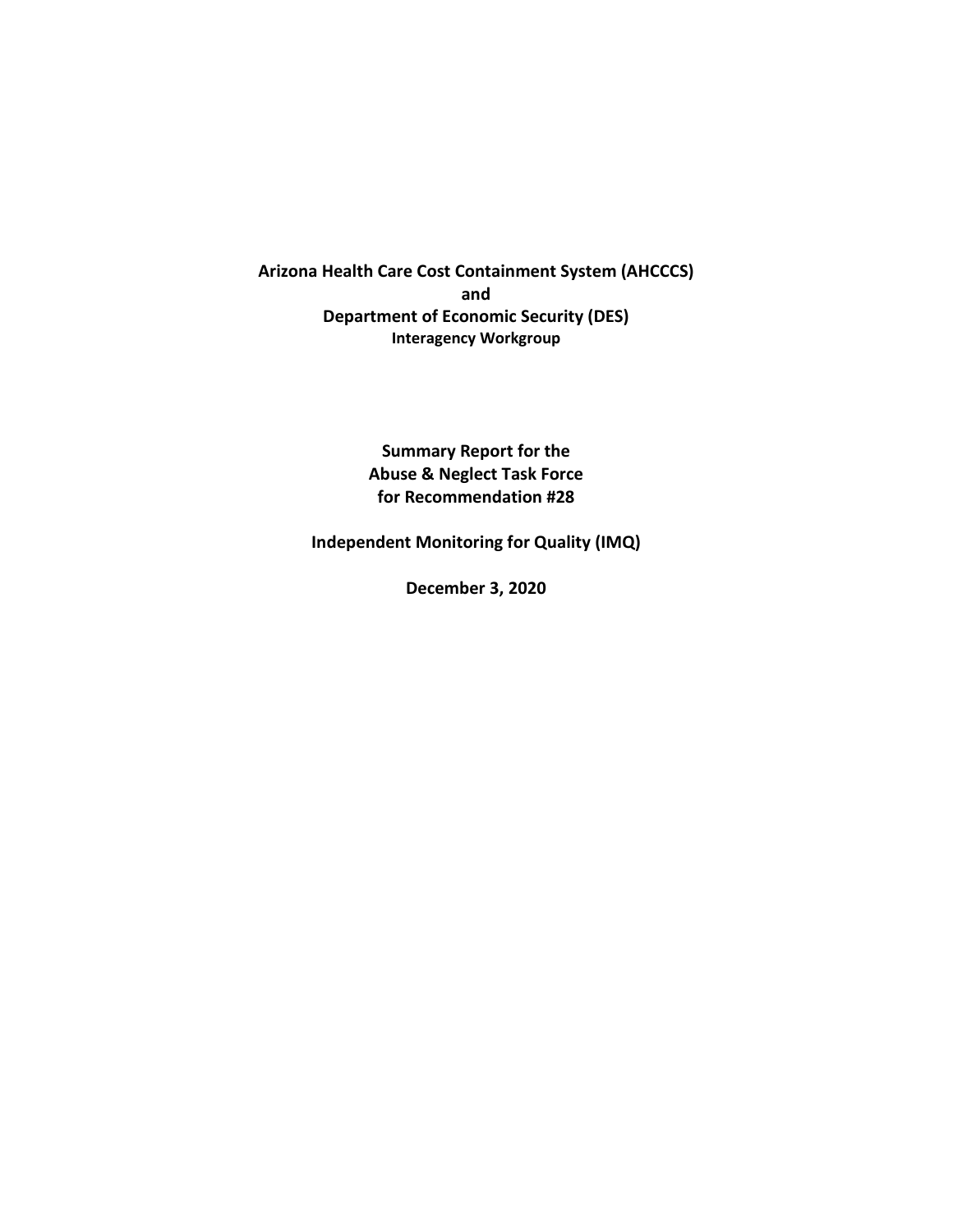

# **Abuse & Neglect Task Force Project**

Recommendation #28 Summary Report on IMQ

## **Table of Contents**

| 1. Document Approval, History and Storage                      | 3     |  |
|----------------------------------------------------------------|-------|--|
| 1.1 Approval                                                   | 3     |  |
| 1.2 Document History                                           | 3     |  |
| 1.3 Document Review                                            | 3     |  |
| 1.4 Document Storage                                           | 3     |  |
| 2. Executive Summary                                           | 4     |  |
| 3. Task Force Goals                                            | 4     |  |
| <b>Recommendation Narrative</b><br>4.                          | 4     |  |
| IMQ Recommendation Response Process<br>5.                      | 5     |  |
| 6. Recommendations                                             | 5     |  |
| 6.1 Strengthen existing National Core Indicator best practices | 5-7   |  |
| 6.2 Continue to research national best practices               |       |  |
| 7. Appendix 1: Facilitator, Task Force, and Workgroup Members  | 8     |  |
| 8. Appendix 2: IMQ summary from 2019 Task Force Report         |       |  |
| 9. Appendix 3: Summary of National Survey Findings             | 12-13 |  |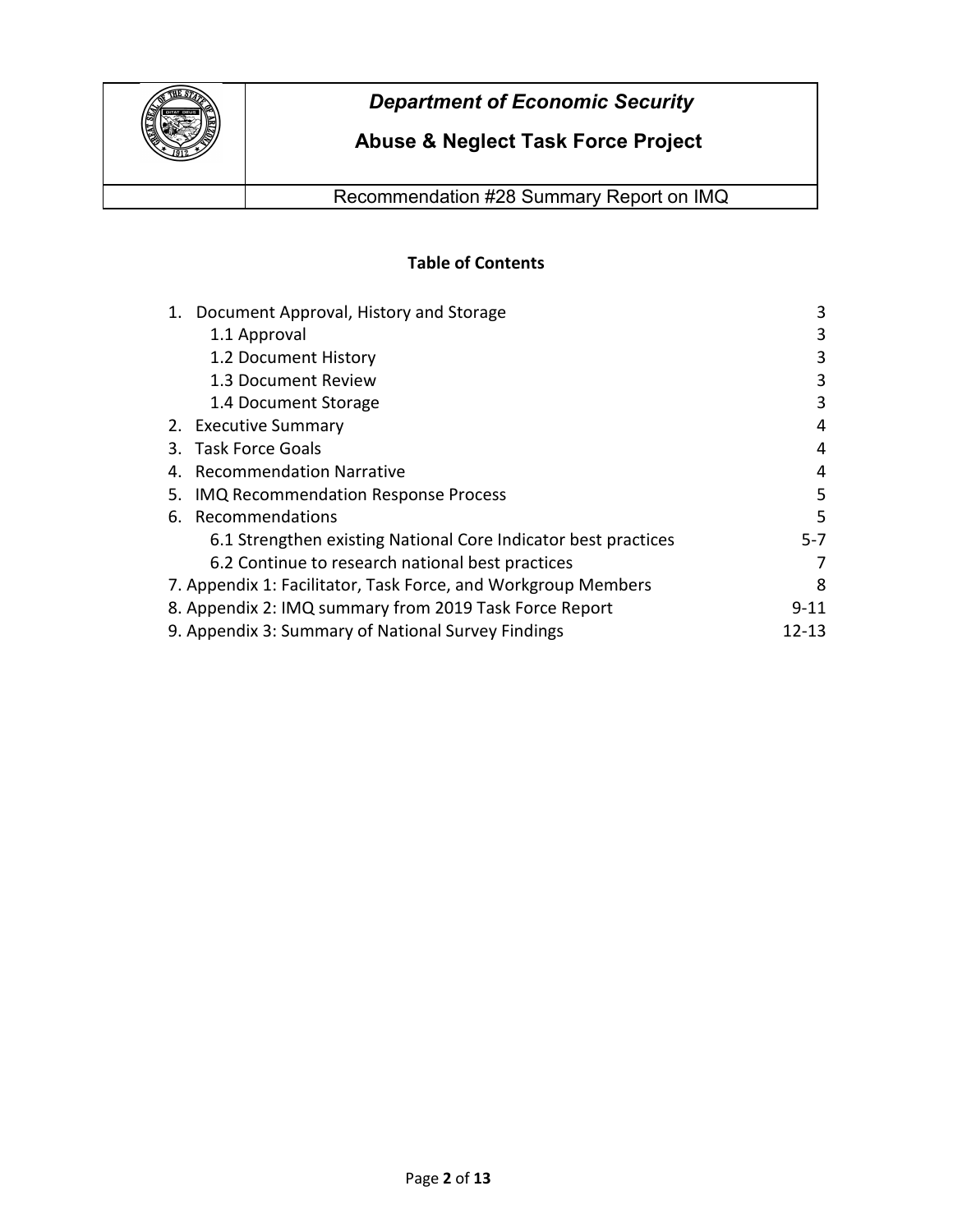

# **Abuse & Neglect Task Force Project**

Recommendation #28 Summary Report on IMQ

## **1 Document Approval, History and Storage**

## **1.1 Approval**

This document has been approved by the following groups and individuals:

| <b>Name</b>         | Role                                  | <b>Signature</b> | Date |
|---------------------|---------------------------------------|------------------|------|
| Sven Olson          | Sr Project Manager, DDD               |                  |      |
| Roberta Ellerston   | CQO, DDD Health Care Services         |                  |      |
| Ericka Martinez     | DES Project Lead, Abuse & Neglect     |                  |      |
| Zane Garcia Ramadan | <b>Assistant Director, DDD</b>        |                  |      |
| Dr. Megan Woods     | Integrated Care Administrator, AHCCCS |                  |      |
| Jakenna Lebsock     | <b>Assistant Director, AHCCCS</b>     |                  |      |

## **1.2 Document History**

| <b>Version</b> | Date       | <b>Name</b> | <b>Description</b>                             |
|----------------|------------|-------------|------------------------------------------------|
| 1.0            | 10/1/2020  | Sven Olson  | Original document summary                      |
| 2.0            | 10/15/2020 | Sven Olson  | Updated with National Survey results           |
| 3.0            | 11/17/2020 | Sven Olson  | Updated with AHCCCS data on monitoring efforts |
|                |            |             |                                                |

## **1.3 Document Review**

| <b>Name</b>       | <b>Role</b>                                     | Date |
|-------------------|-------------------------------------------------|------|
| Roberta Ellerston | CQO, DES DDD Health Care Services               |      |
| Jean Tuller       | Lead Consultant, Liberty Healthcare Consulting  |      |
| Jakenna Lebsock   | <b>Assistant Director, AHCCCS</b>               |      |
| Monica Allison    | Multiagency IMQ Workgroup AHHHCS Rep.           |      |
| Dr. Megan Woods   | Integrated Care Administrator, AHCCCS           |      |
| Mary Beardsley    | <b>Clinical Quality Project Manager, AHCCCS</b> |      |
| Sven Olson        | Sr Project Manager, DES DDD PMO                 |      |
| Ericka Martinez   | Abuse & Neglect Project Sponsor                 |      |

## **1.4 Document Storage**

This document will be stored on Google docs under the main folder for Abuse and Neglect Task Force Recommendations folder.

https://drive.google.com/drive/folders/1aX45y7HDf-JS2LxXilMOrujJIWDnNGr1?usp=sharing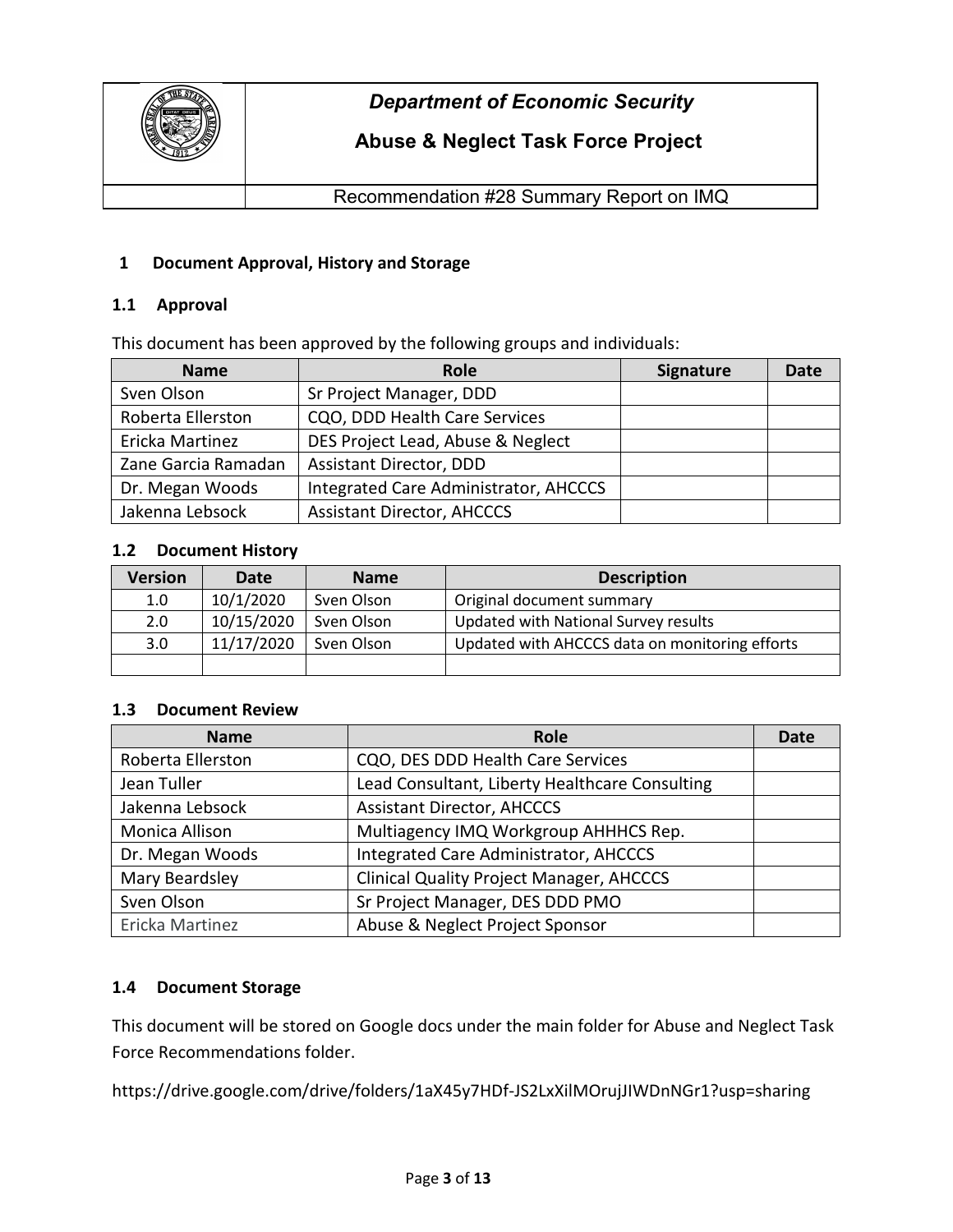

# **Abuse & Neglect Task Force Project**

Recommendation #28 Summary Report on IMQ

## **2. Task Force Executive Summary**

The Abuse & Neglect Prevention Task Force was appointed by the Governor's Office in February 2019 to address Executive Order 2019-03, related to Enhanced Protections for Individuals with Disabilities. The Task Force was comprised of self-advocates, family members, advocacy organizations, tribal representatives, providers, foundations and public charities, state agency leaders and staff, and members of the Arizona legislature. In addition to appointed members, stakeholders and agency staff participated in five workgroups: Prevention and Safety, Incident Reporting and Investigation, Incident Stabilization and Recovery, Agency Alignment, and Family and Vulnerable Individual Education. The Task Force and workgroups met monthly from March to October 2019 in facilitated sessions. Thirty recommendations were developed through a consensusbuilding process that included literature searches, research on best practices, and both personal and professional shared experiences. A summary report of the recommendations was presented to the Governor on 1 November 2019 from the Director of the Arizona Health Care Cost Containment System (AHCCCS).

## **3. Task Force Goals:**

The primary goals for the Abuse and Neglect Task Force are to:

- 1) Prevent any further abuse, neglect, and exploitation of Arizona's vulnerable individuals, whether children or adults.
- 2) Improve interagency collaboration and communication.
- 3) Reduce duplication of investigative processes across agencies.
- 4) Implement the Trauma Informed Approach throughout the abuse and neglect investigative process and across agencies.
- 5) Strengthen background checks, contract language for providers, and training across all stakeholders.

The Abuse and Neglect Task Force addressed the thirty (30) different recommendations and developed detailed guidelines for interagency teams to collaboratively achieve the goals of protecting Arizona's vulnerable citizens.

## **4. Recommendation #28 Narrative, Pg 14, from the Nov 1, 2019,** *Abuse & Neglect Report to the Governor***:**

"By 12/31/2020, as an adjunct to the quality monitoring and oversight activities conducted by state agencies and providers, AHCCCS and DES should collaborate with community stakeholders to study the Independent Monitoring for Quality (IMQ) processes used in other states and consider their application in Arizona. A description of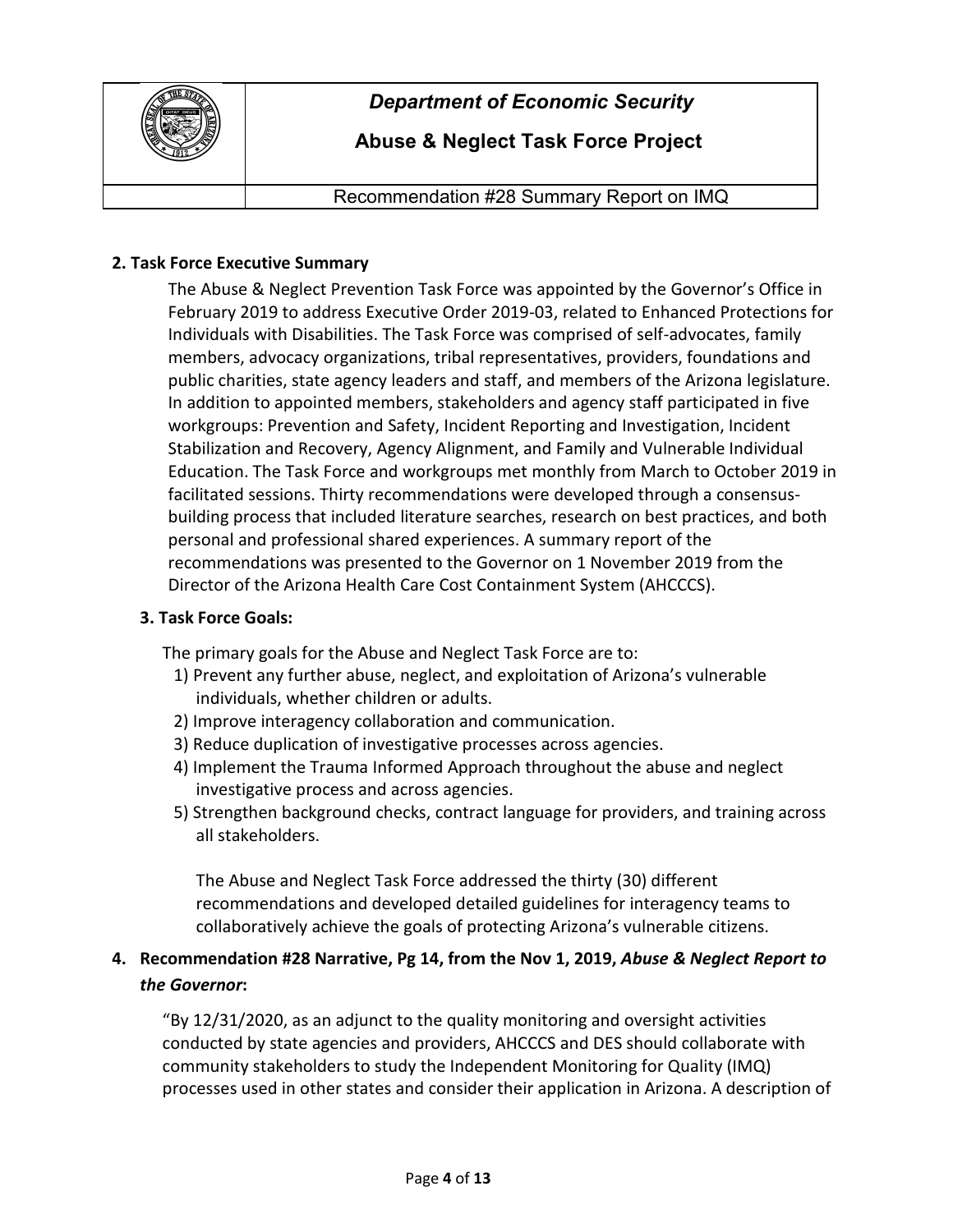

# **Abuse & Neglect Task Force Project**

Recommendation #28 Summary Report on IMQ

the IMQ model is provided in Appendix 4." AHCCCS is the Lead Agency for this recommendation. See below for a link to the task force recommendation 2019 report: https://drive.google.com/file/d/1yMgovCLYiEpiSinUJxPLHShya6B3R1B/view?usp=sharing

## **5. IMQ Recommendation Response Process Timeline**

- *•* 8 JAN 20: DES-DDD Chief Quality Officer Roberta Ellerston notified that she is the Project Lead for DES response to Recommendation #28, IMQ.
- *•* 12 FEB 20: It is determined that Roberta Ellerston, along with other DDD ELT leadership, do not have capacity to address this recommendation and so she will request the support of Liberty Health Consulting to support this request.
- *•* 19 FEB 20: Liberty Consulting initiates a multistate review of seven other states using IMQ and NCI.
- *•* 30 MAR 20: Jean Tuller of Liberty Health completed their initial multistate study and provided a report finding that most states that switch to IMQ, give up and return to NCI after 2-3 years of IMQ.
- *•* 10 JUN 20: The DES Abuse & Neglect project team leadership discussed the findings from Liberty Consulting and made the decision to accept their report and findings.
- *•* 12 AUG 20: In response to the Liberty Health multistate findings report on IMQ, AHCCCS workgroup members requested that Arizona conduct a national survey soliciting responses from other states on IMQ implementations.
- *•* 28 AUG 20: DES-DDD Chief Quality Officer Roberta Ellerston sent a national request to the National Association of State Directors of Developmental Disabilities Services in for input on IMQ implementations with a 30 SEP 20 deadline for input.
- *•* 1SEP 20: AHCCCS Integrated Care Administrator Dr. Megan Woods requested support from the National Association of Medicaid Directors for a survey on best practices of public monitoring. The request was rejected due to prioritization of COVID-19 communications.
- *•* 1 OCT 20: Two states responded to the DES CQO survey, with Missouri and Pennsylvania providing detailed responses chronicled in this report.
- *•* 30 OCT 20: Final DES summary report reviewed by workgroup leaders, making final edits and submission of the report to the Task Force by 11 DEC 20.

## **6. Recommendations**

**6.1 Strengthen AZ implementation of National Core Indicators(NCI)**: The State of Arizona is currently a subscriber in good standing with NCI. Forty six of the fifty states are active members of NCI. The multiagency workgroup recommendation, based on the multistate research of IMQ conducted by Liberty Healthcare, the results of a national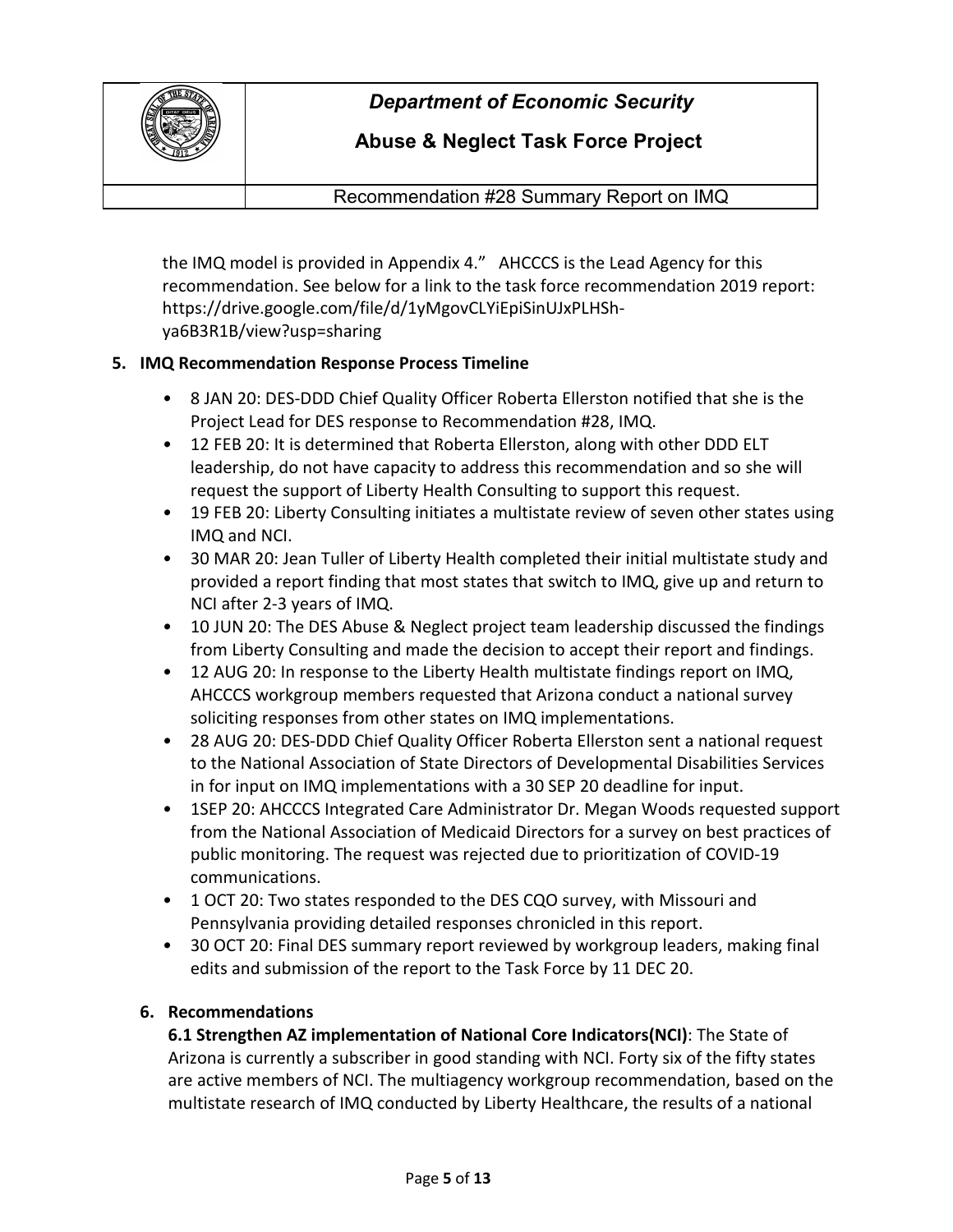

# **Abuse & Neglect Task Force Project**

Recommendation #28 Summary Report on IMQ

survey from the National Association of State Directors for Developmental Disabilities Services for information on IMQ conducted by the DDD Chief Quality Officer, and consultation with the current administrators of the Arizona NCI programs, is to continue our participation in NCI and develop strategies to strengthen or supplement this quality feedback process as most other states are currently doing.

This recommendation to strengthen the Arizona NCI programs is supported by the findings of the 2018 Home and Community-Based Services(HCBS) Consumer Assessment of Healthcare Providers and Systems (CAHPS®) Survey. The State of Arizona required the administration of member satisfaction surveys to Medicaid members enrolled in the Arizona Health Care Cost Containment System (AHCCCS) and receiving home and community-based services (HCBS) in the long-term managed care organizations (MCOs) and the Developmental Disabilities (DD) program. AHCCCS contracted with Health Services Advisory Group, Inc. (HSAG) to administer and report the results of the HCBS CAHPS Survey.

Table 2-1 depicts the sample distribution and response rates for each participating health plan/program. Please note, the number of failed cognitive screening surveys are presented as a reference.

| <b>Plan/Program Name</b>           | <b>Total</b><br><b>Sample</b> | Ineligible<br><b>Records</b> | Eligible<br><b>Sample</b> | <b>Failed</b><br>Cognitive<br><b>Screening</b> | <b>Total</b><br><b>Respondents</b> | <b>Response</b><br>Rate |
|------------------------------------|-------------------------------|------------------------------|---------------------------|------------------------------------------------|------------------------------------|-------------------------|
| Program Aggregate                  | 1.365                         | 130                          | 1.235                     | 49                                             | 87                                 | 7.04%                   |
| Banner - University Family<br>Care | 105                           | 9                            | 96                        |                                                | 10                                 | 10.42%                  |
| Mercy Care Plan                    | 420                           | 37                           | 383                       | 12                                             | 33                                 | 8.62%                   |
| United Healthcare                  | 420                           | 33                           | 387                       | 18                                             | 33                                 | 8.53%                   |
| <b>DD</b> Program                  | 420                           | 51                           | 369                       | 16                                             | 11                                 | 2.98%                   |
|                                    |                               |                              |                           |                                                |                                    |                         |

| Table 2-1-Sample Distribution and Response Rate |  |  |
|-------------------------------------------------|--|--|

In the year following this 2018 HCBS CAHPS survey, DDD transitioned most members to a choice of two integrated health plan partners, to include Mercy Care and United Healthcare, each already AHCCCS health plans. The validation of this recommendation is in the low DDD response rate, while both DDD partner health plans have significantly higher response rates than DDD on from this report(see table 2-1 above). It is most surprising that in this 2018 survey, twenty of twenty measurements indicate DDD as providing insufficient data to draw comparisons.

It would be anticipated that following the DDD Health Plan Integration in late 2019, that DDD member survey participation would increase significantly, especially if larger sample sizes were used as recommended in the 2018 HCBS CAHPS survey report. It is therefore recommended that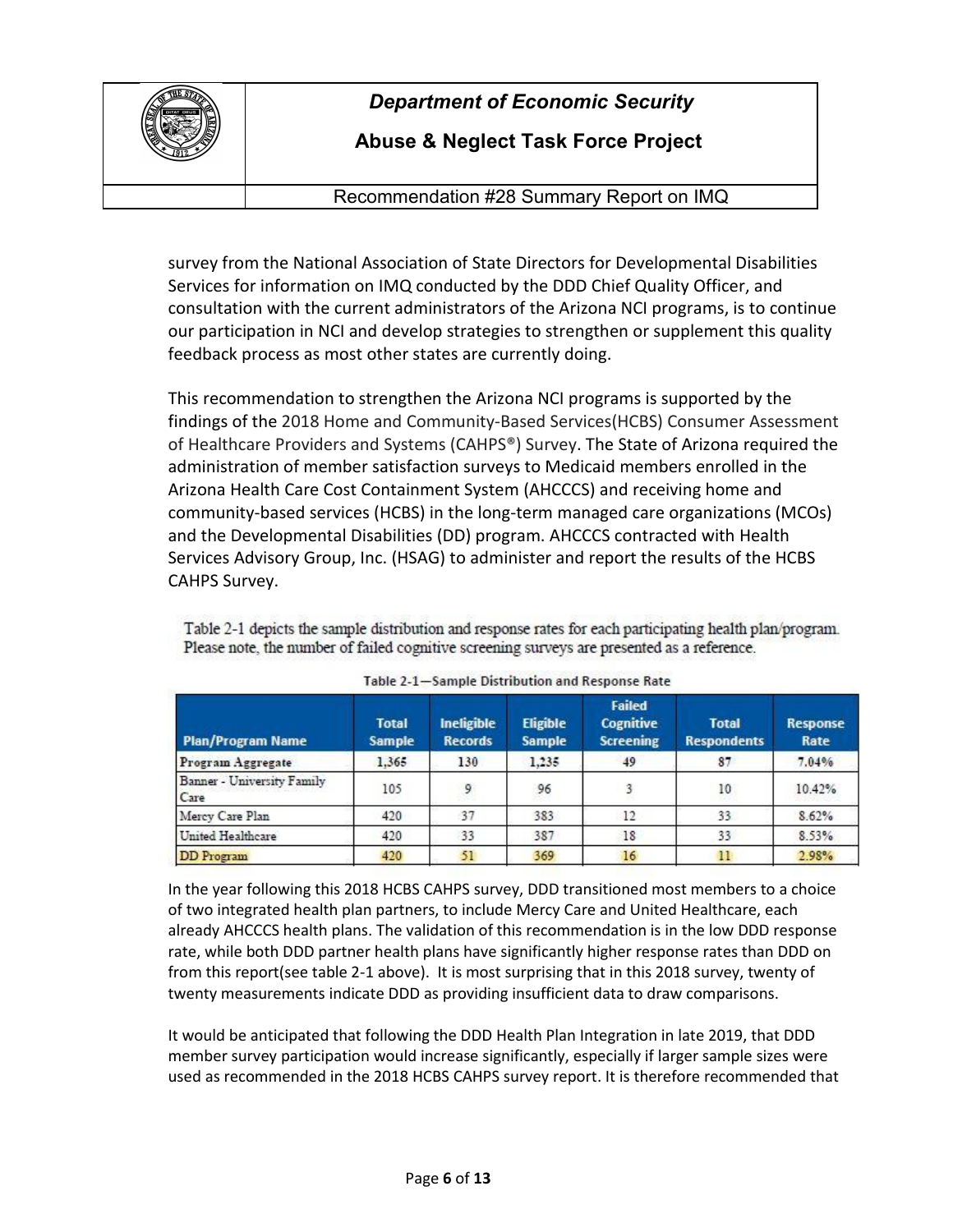

# **Abuse & Neglect Task Force Project**

Recommendation #28 Summary Report on IMQ

the NCI quality monitoring be supplemented with another CAHPS survey that specifically focuses on consumer assessments of the quality of services provided to its members.

From the AZ HCBS CAHPS survey report of August 2018:

## *Recommendations to Increase Response Rates:*

If AHCCCS chooses to administer the HCBS CAHPS survey in future years, HSAG recommends the following areas that AHCCCS should focus on to assist with increasing the number of completed surveys:

- *If possible, increase the sample size for each reporting unit in order to obtain an adequate number of responses to the survey and reliably compare scores. Surveying MCOs with approximately 400 members or less may not yield enough completed responses to produce reliable results for some measures.*
- *Continue to allow respondents to ask for an un-paid proxy respondent to complete the survey on the member's behalf.*

National Core Indicators website link: [www.nationalcoreindicators.org](http://www.nationalcoreindicators.org/)

Google Drive Link to the 2018 AHCCCS HCBS CAHPS survey report: *https://drive.google.com/file/d/1PaYL-0DSVTqE8UneLGHv1RFmJhkjylz3/view?usp=sharing*

**6.2 Continue to research national best practices**: The IMQ Workgroup also recommends that the State of Arizona, with the support of the DES NCI Coordinator, Michelle Pollard, solicit, study and implement national best practices that compliment the NCI survey process. A multiagency workgroup should be established to meet quarterly, beginning in Q1 2021, to provide feedback and support to the Arizona NCI implementation team.

Note: AHCCCS Integrated Care Administrator, Dr. Megan Woods, attempted to conduct a national survey through the National Association of Medicaid Directors in September 2020 but was denied access to member communications due to COVID-19 priorities. The project team should make an effort in 2021 to again pursue learning best practices shared from the National Association of Medicaid Directors.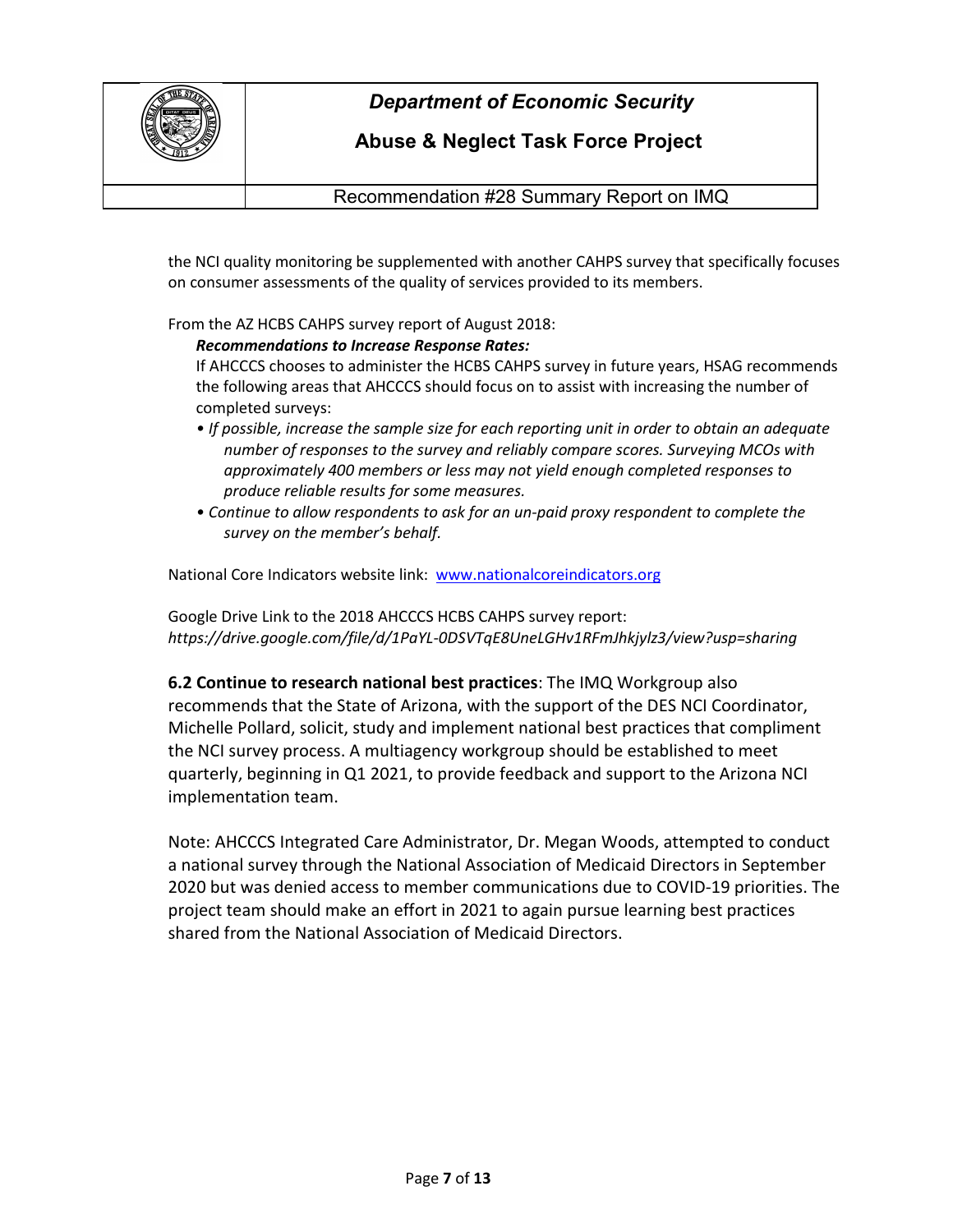

# **Abuse & Neglect Task Force Project**

Recommendation #28 Summary Report on IMQ

## **Appendix 1 — Facilitator, Task Force, and Workgroup Members**

| <b>Workgroup Participant (Alpha)</b> | Role                                    | Organization   |
|--------------------------------------|-----------------------------------------|----------------|
| Monica Allison                       | Multiagency IMQ Workgroup               | <b>AHCCCS</b>  |
| Mary Beardsley                       | <b>Clinical Quality Project Manager</b> | <b>AHCCCS</b>  |
| Roberta Ellerston                    | CQO, Health Care Services               | DES-DDD        |
| Jakenna Lebsock                      | <b>Assistant Director</b>               | <b>AHCCCS</b>  |
| Ericka Martinez                      | Abuse & Neglect Project Sponsor         | <b>DES</b>     |
| Sven Olson                           | Sr Project Manager,                     | <b>DES DDD</b> |
| Jean Tuller                          | Liberty Healthcare Consulting           | DES-DDD        |
| Dr. Megan Woods                      | <b>Integrated Care Administrator</b>    | <b>AHCCCS</b>  |
|                                      |                                         |                |
|                                      |                                         |                |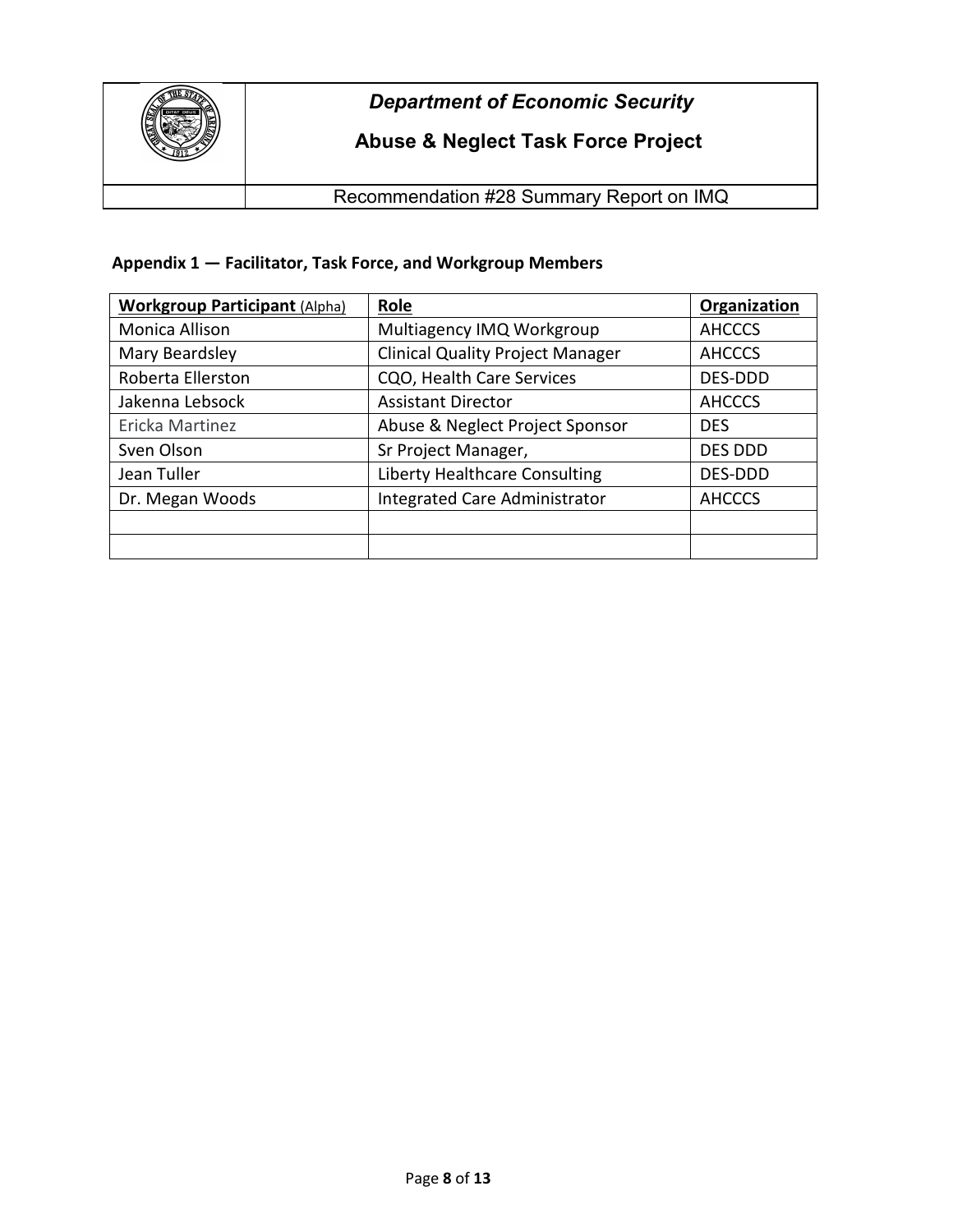

## **Abuse & Neglect Task Force Project**

Recommendation #28 Summary Report on IMQ

## **Appendix 2 — IMQ Multistate Summary Report from Liberty Healthcare**

*To: Roberta Ellerston, Chief Quality Officer Division of Developmental Disabilities From: Jean E. Tuller*

#### *Liberty Healthcare Corporation*

*Date: March 6, 2020*

#### *Recommendation 28: Independent Quality Monitoring Process*

As requested, this is a briefing report regarding Recommendation 28 from the November 19, 2019 Task Force Report.

**Background**: Recommendation 28 is as follows: By 12/31/2020, as an adjunct to the quality monitoring and oversight activities conducted by state agencies and providers, AHCCCS and DES should collaborate with community stakeholders to study the Independent Monitoring for Quality (IMQ) processes used in other states and consider their application in Arizona. A description of the IMQ model is provided in Appendix 4. *Appendix 4 (History and Background) is as follows: Using advocacy organizations and self-advocates to assist with monitoring and data collection activities was an initiative that began nationally in the 1980s and first emerged in Arizona in the 1990s. In building a system of safeguards and assessing quality of life for individuals with I/DD, the member and family perspective was needed to bring additional value, integrity, current experience with systems, and transparency to the process. However, in Arizona only nominal efforts were made to implement family and self-advocates in monitoring activities. The ARC of Arizona had one small contract that was initially administered through DDD, but bowing to pressure, it was moved out of the Division, and eventually phased out completely. Currently in Arizona, DDD contracts with a family advocacy organization to collect data on National Core Indicators (NCI). Pilot Parents of Southern Arizona collects data from surveys with DDD members and their families in various settings via mail and in-person interviews. There are no monitoring activities of the various settings that directly engage self-advocates or family members of individuals with I/DD. The Appendix goes on to give the example of Pennsylvania's IMQ, administered by Temple University's University Center for Excellence in Developmental Disabilities (UCEDD), which manages contracted quality review teams that include people with developmental disabilities and family members. Pennsylvania developed the first IMQ, in 1997.*

**Definition of IMQ**: IMQ (also referred to as IM4Q, depending on the state) is an informationgathering method used to improve the lives of individuals with an intellectual or developmental disability. Independent teams monitor the satisfaction, dignity, rights and respect, choice and control, relationships, and community involvement of a random sample of individuals receiving services statewide. Information is used to ensure that people are healthy and safe and to offer services that promote choice and control in their everyday lives. Data from IMQ site visits is analyzed at a state and local level to evaluate the need for changes to the state's developmental disabilities services system.

IMQ is independent from other monitoring processes that the state performs. In addition, the program is not meant to replace processes that already exist through the state. Rather, IMQ is meant to provide a level of objectivity and an external look at services by having individuals who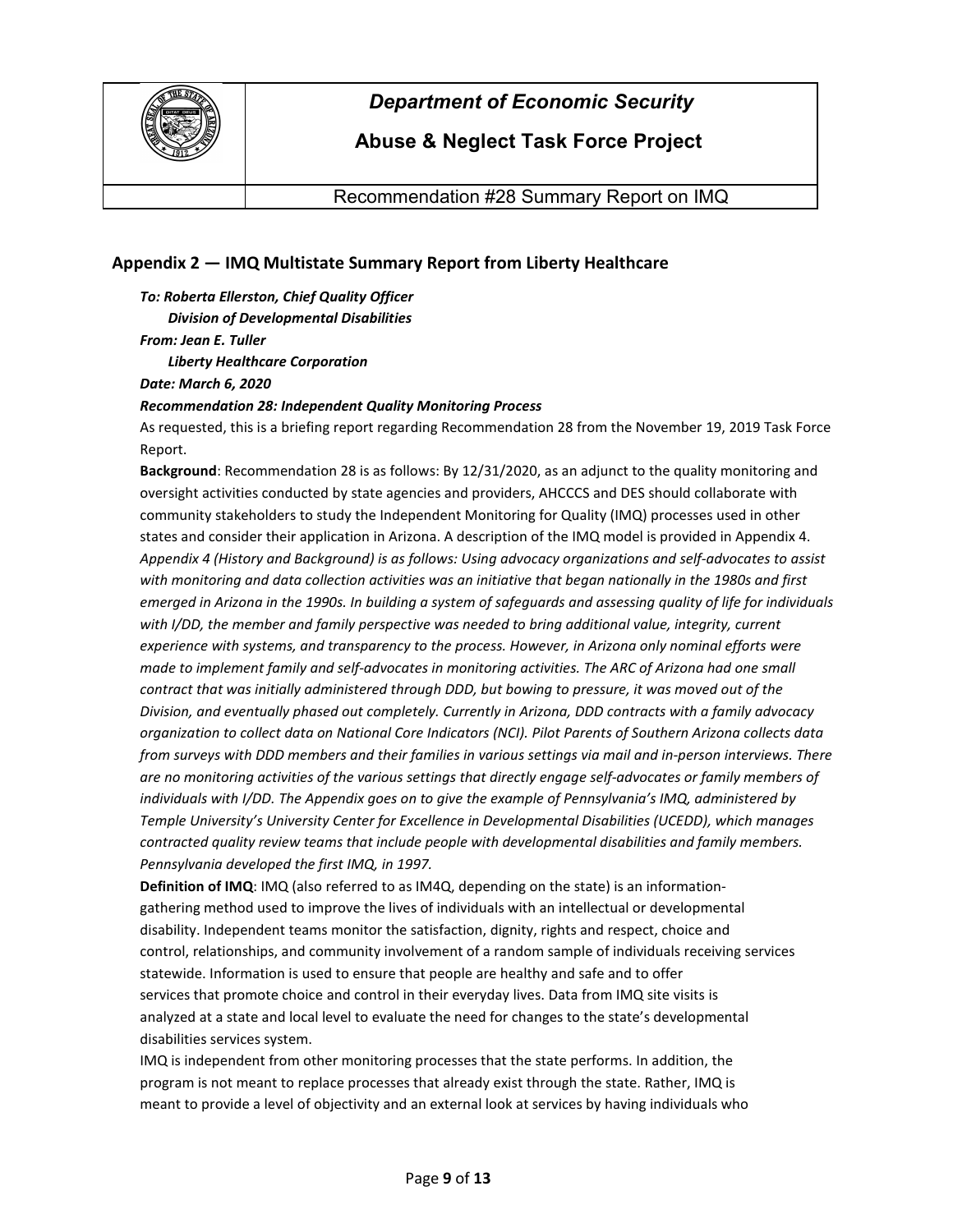

# **Abuse & Neglect Task Force Project**

Recommendation #28 Summary Report on IMQ

use services, their family members, and other interested persons perform the monitoring processes, versus professional evaluators who now work within the system.

**The Mechanics of IMQ**: At the request of the state, counties select local IMQ Programs to conduct the interviews. All programs are screened by the IMQ Steering Committee, composed of state stakeholders. Criteria for selection includes independence of the projects from service delivering entities, consumer and family involvement on governing boards and involvement of individuals receiving supports and families in data collection activities. The Temple University Institute on Disabilities trains local IMQ programs on the interview instrument, the Essential Data Elements (EDE). The EDE contains 101 questions, 46 of which can only be answered by a person with a disability and is comprised of the following sections: Pre-survey; Pre-survey addendum; Satisfaction; Dignity, Respect and Rights; Choice and Control; Relationships; Inclusion; Monitor Impressions; Major Concerns; and Family/Friend/Guardian Survey. The local IMQ programs assigned interview teams to individuals randomly selected to be monitored, as sent to them by the state. Each team is comprised of a minimum of two people, one of whom must be an individual with a disability or a family member of a person with a disability. Teams might also include other interested citizens who are not a part of the Intellectual Disabilities system. Individuals who are receiving services are asked if an IMQ team can interview them. They can choose whether or not to participate.

The interview team can meet the individual where he or she feels most comfortable: at

home or day program, for example. The team, typically two or three people, has at least one member who is either an individual with a disability or a family member of an individual with a disability. The team is independent, which means they are not from ODP, the county, or the individual's provider. With the individual's permission, the team will ask a series of questions. Topics include:

*Satisfaction*

*Dignity, respect, & rights*

*Emergency preparation*

*Employment*

*Relationships*

*Inclusion*

*Choice and control*

If the person being interviewed consents, the team will share their answers, as well as those of family members or paid staff, with the designated representative from the state for appropriate action. Each loc IMQ Program has developed a process, referred to as closing the loop (follow-up) activity with the county with whom they contract, to ensure that issues related to individuals, as well as systemic issues on the provider or county level, are addressed. Combined, anonymous data reports are then used in many ways:

\*The collected data is sent to the Temple University Institute on Disabilities for analysis and the creation and distribution of reports.

\*The data is shared with state and its stakeholders for continuous quality improvement by the state, and provider quality groups.

\*The IMQ Steering Committee identifies system improvement recommendations for action and submits them to the state's stakeholder quality council.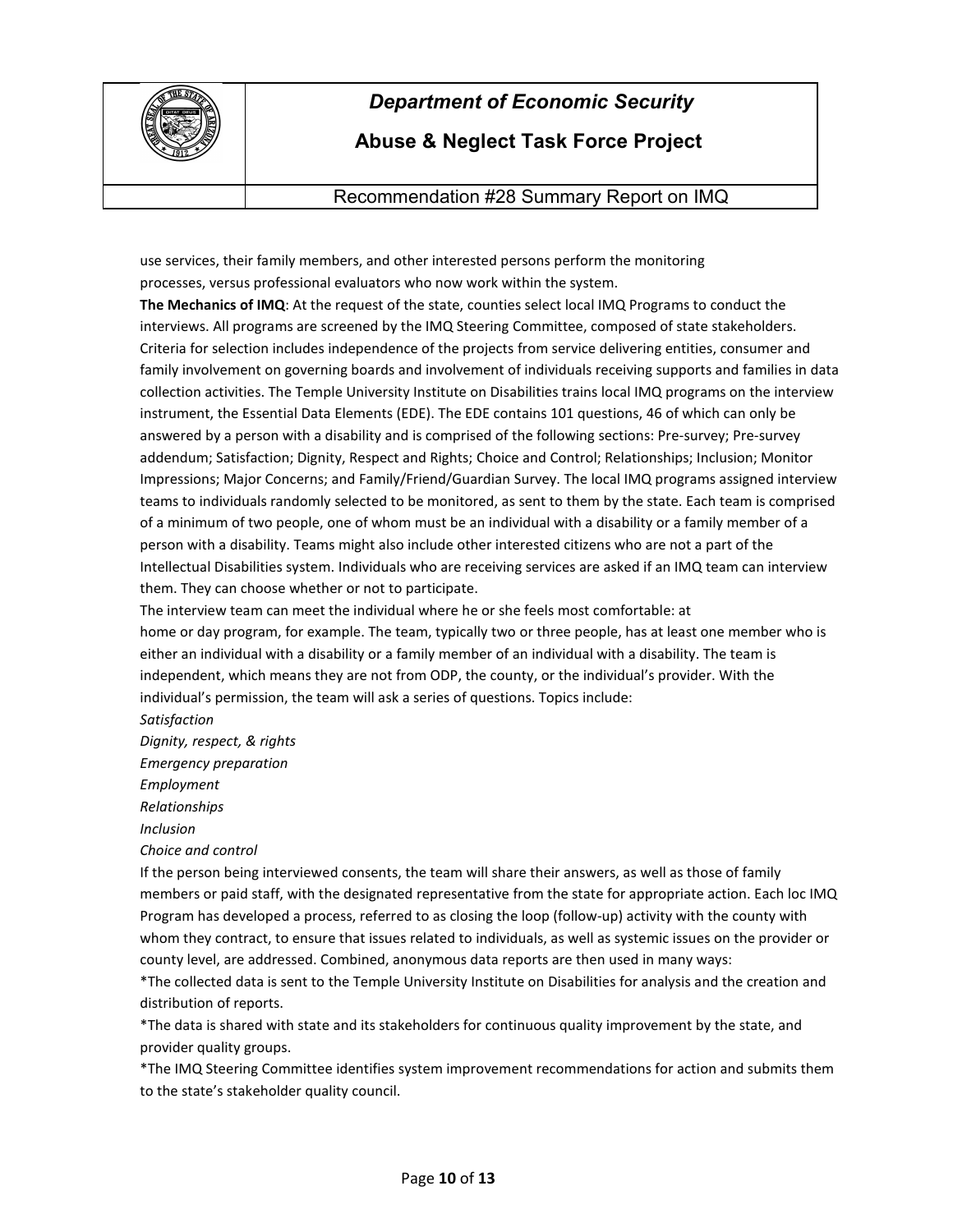

## **Abuse & Neglect Task Force Project**

Recommendation #28 Summary Report on IMQ

\*The state, in conjunction with the stakeholder quality council, prioritizes opportunities for system improvements, then disseminates these priorities to the field.

\*The state and the stakeholder quality council use a data-based approach to implement, monitor, and evaluate changes to achieve system improvements.

**National Core Indicators:** The National Core Indicators (NCI) was established in 1997 and is a voluntary effort by public developmental disabilities agencies to measure and track their own performance. The core indicators are standard measures used across states to assess the outcomes of services provided to individuals and families. Indicators address key areas of concern including employment, rights, service planning, community inclusion, choice, and health and safety. NCI is a collaboration of participating states, the Human Services Research Institute and the National Association of State Developmental Disabilities Directors (NASDDDS). All but four state DD programs in the country rely on NCI to provide data on participant and family quality of life.

Performance data collected by NCI helps states answer fundamental questions such as:

- 1. Are we providing quality service?
- 2. Are people healthy and safe?
- 3. Do services enable people to participate in family and community life?

Today, NCI measures everything from whether individuals with developmental disabilities have jobs, have choices about where they live, have access to health care and if they feel services are accessible and coordinated. According to the NCI website, Arizona has participated in NCI since 2005, with interviews conducted by the Pilot Parents of Southern Arizona.

**Commentary:** In the late 90's, focus on quality within state programs grew new attention due to mandates issued by the Centers for Medicare and Medicaid Services (CMS). Alternatives to conventional state-managedand-staffed quality monitoring blossomed during this period- IMQ, NCI, and quality surveys done completely by self-advocates (e.g., Maryland's Ask Me! project) all took on special import. As the years progressed, NCI became the dominant quality approach to augment the states' own review processes. NCI- with its sound statistical methodology, local involvement of people with disabilities and family members as interviewers, and ability of states to get a snapshot of not only their own strengths and areas for improvement as well as comparison to other states- has now supplanted all other participant-directed quality endeavors.

**States that originally adopted IMQ have ended those programs and replaced them with NCI and, frequently, a participant experience survey distributed annually (often by support coordination) to a statistically significant sample of service recipients. These tools, coupled with a robust state-driven monitoring program, have proved to be effective in improving quality of life and providing the oversight mandated by state and federal payors and expected by the general public of its public services.**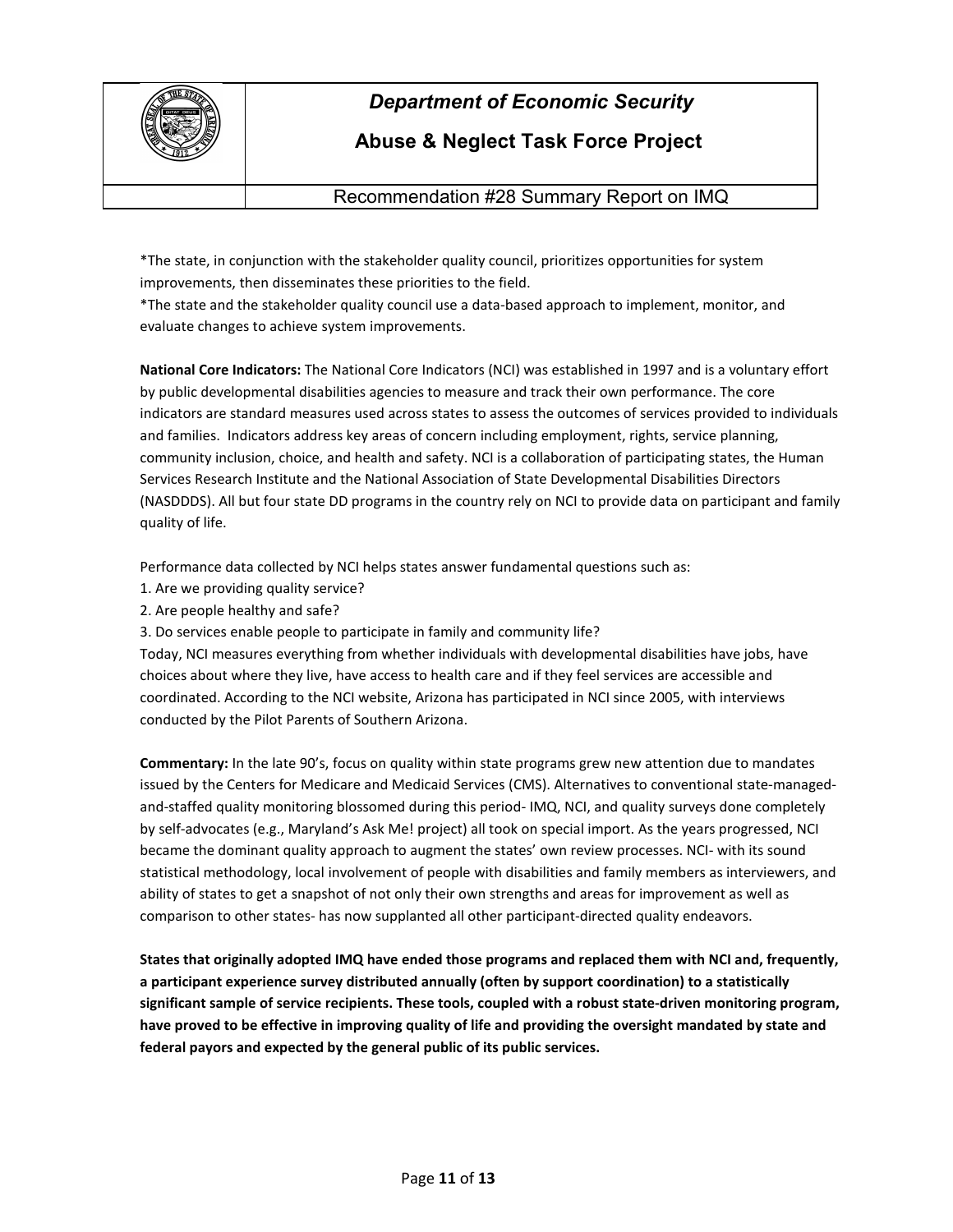

## **Abuse & Neglect Task Force Project**

Recommendation #28 Summary Report on IMQ

## **Appendix 3 – National Survey Responses for IMQ to Arizona**

#### **Response #1: Missouri**

Date: Thu, Sep 17, 2020 at 6:50 AM

#### **MISSOURI DDD QUALITY OF SERVICES REVIEW (QSR) / NATIONAL CORE INDICATOR (NCI) SURVEY PROCESS**

The Quality of Services Review (QSR) prescribes a standardized procedure to ensure individuals have full access to benefits of community living and the opportunity to receive services in the most appropriate integrated setting, assess the person-centered planning process, and provide feedback to the interdisciplinary team about utilizing key points of self-determination.

On an annual basis, Missouri Division of Developmental Disabilities Quality Enhancement staff conduct the Quality of Services Review with a random sample of adults receiving at least one authorized service. During the review, the Quality of Services Review Supplemental Guide, based on Missouri Quality Outcomes (MOQO), is used as a reference source. Typically, reviews are conducted in person, but alternative electronic methods are being used during the COVID-19 pandemic. In addition, the National Core Indicators (NCI) Adult In-Person Survey is conducted as a component of the review. The intent of the QSR is to determine the presence of quality of life indicators as defined by the individual and others who know and care about the person. Once the QSR is completed feedback is provided to the interdisciplinary team on those quality of life indicators.

Based on data from the reviews, NCI and QSR At-A-Glance reports, as well as Missouri Quality Outcomes Talking Point Series, are being developed to assist in educating individuals and their support team about daily life choices. Topics covered include employment, community living and integration, healthy living (physical, mental, emotional well-being), safety and security (rights), citizenship and advocacy, and supports to families. Success stories are also included in these educational materials.

Trina L. Cookson M.B.A. MO Division of Developmental Disabilitie[s http://dmh.mo.gov/dd/](http://dmh.mo.gov/dd/) Associate QE Director Quality Enhancement Leadership Unit 573.406.6606 573.248.2408 Fax [Trina.Cookson@dmh.mo.gov](mailto:Trina.Cookson@dmh.mo.gov)

### **Response #2: Pennsylvania**

Date: Wed, Sep 30, 2020 at 8:09 AM

Pennsylvania uses its IM4Q and NCI data at the individual, provider, county, and state levels. At the individual level, if the interviewing team becomes aware of what is determined to be a Major Concern (physical dangers within a residential site/home or place of community activity, significant sanitation problems, evidence of physical abuse or neglect, evidence of psychological abuse, or evidence of a human rights violation), the concern is immediately reported to the county for appropriate follow-up. If there are other considerations for improvement of a person's quality of life and the person agrees to share the information, the interviewing team submits them to be addressed through a standard process with the county and supports coordinator. A "closing the loop" process is completed for each consideration created.

Providers may request IM4Q data to determine if there are specific trends to be addressed at their agencies. In addition, newly implemented provider profiles allow providers to see the value and usefulness of IM4Q to achieve their goals and objectives. However, there is a caveat that at least 10 people had to have been interviewed for the data to be used as part of the profile. The data may indicate additional training needs for staff or agency-wide changes.

Counties and county/joinders (smaller counties that group together to share administrative functions) receive reports specific to them as well as the statewide reports. They use this data to determine areas on which to focus for themselves in addition to areas outlined for statewide improvement. The data is used in conjunction with their quality management plans for the upcoming year.

At the state level, IM4Q and NCI data are used as part of the Office of Developmental Programs' Quality Management Framework. An Information Sharing and Advisory Committee (ISAC) created a detailed series of recommendations, strategies, and performance measures to